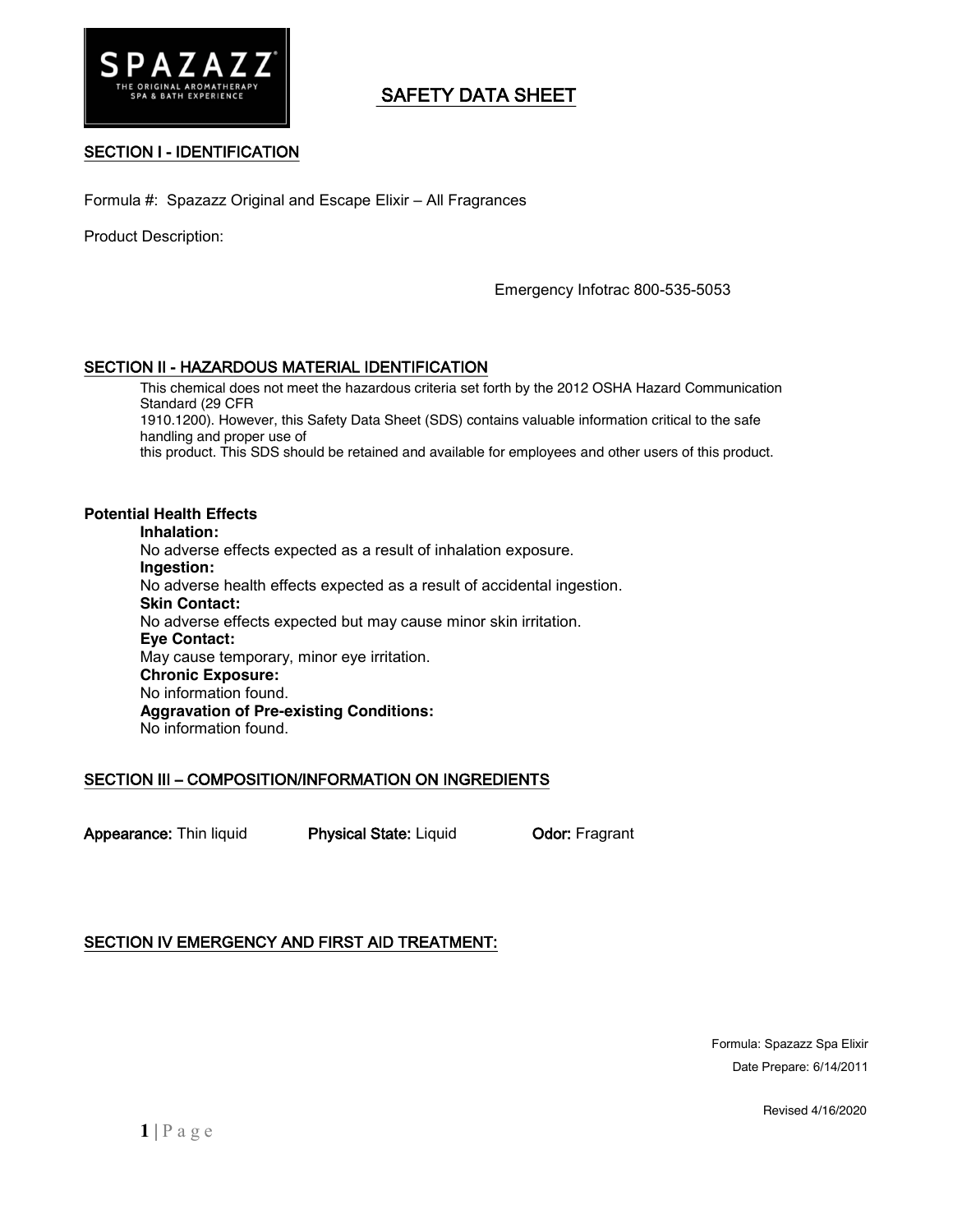**Inhalation:** Not expected to present a significant inhalation hazard under anticipated conditions of normal use.

**Ingestion:** Do not induce vomiting. Rinse mouth with water. Drink several sips of water to remove taste from mouth. If large amounts were swallowed, get medical advice. **Skin Contact:** No adverse effects are expected.

**Eye Contact:** Wash thoroughly with running water. Get medical advice if irritation develops. .

## SECTION V - FIRE – FIGHTING MEASURES

**Fire:** N/A **Explosion:** N/A **Fire Extinguishing Media:** Use any means suitable for extinguishing surrounding fire. **Special Information:** Use protective clothing and breathing equipment appropriate for the surrounding fire.

## SECTION VI - ACCIDENTAL RELEASE MEASURES

Dike and contain spill. Material may make the area slippery. Spread inert absorbent material on area and sweep up. Place in container for disposal. Comply with spill notification requirements.

## SECTION VII - HANDLING AND STORAGE

Keep in a tightly closed container, stored in a cool, dry, ventilated area. Protect against physical damage.

## SECTION VIII – EXPOSURE CONTROL/PERSONAL PROTECTION

Specified Respiratory Protection: No special procedure.

Ventilation Required: Local Exhaust: X Mechanical: Special: Good overall ventilation

Protective Gloves: Yes

Eye Protection: Use proper protection - safety glasses as minimum.

Work/Hygienic Practices: Good Manufacturing Practices.

Other Special Precautions or Protective Equipment: Eye wash station in work area.

## SECTION IX - PHYSICAL CHARACTERISTICS

Water Solubility: Substantial

Appearance: Thin liquid

Physical Form: Liquid

Odor: Characteristic

## **SECTION X – STABILITY AND REACTIVITY**

Stability: Stable under ordinary conditions of use and storage. Hazardous Decomposition Products: Incomplete combustion will release carbon monoxide and other toxic gases Hazardous Polymerization: Will not occur.

> Formula: Spazazz Spa Elixir Date Prepare: 6/14/2011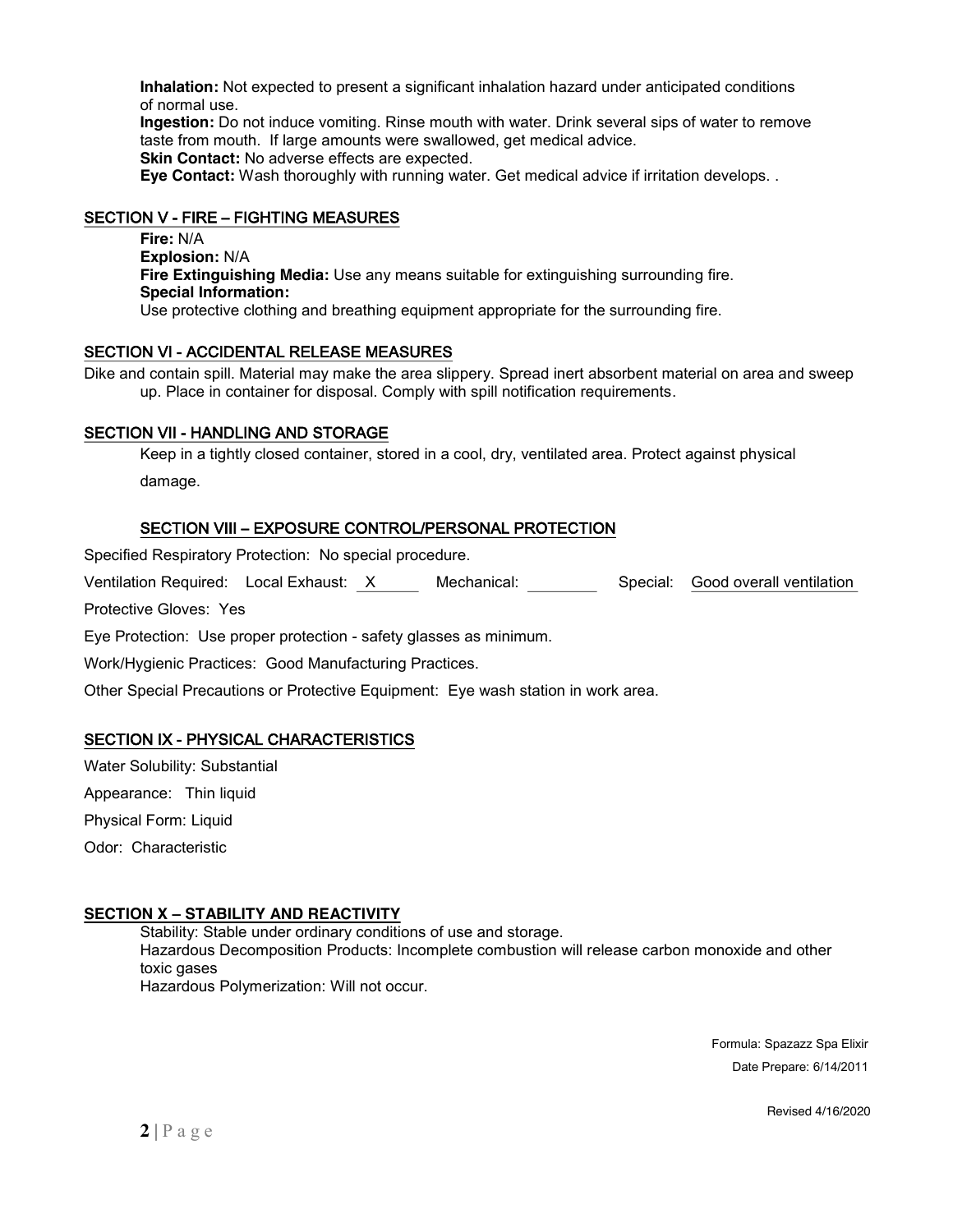Incompatibilities: Strong oxidizers Conditions to Avoid: None

#### **SECTION XI – TOXICOLOGICAL INFORMATION** No data

#### SECTION XII – ECOLOGICAL INFORMATION

No information found.

#### SECTION XIII – DISPOSAL CONSIDERATIONS

Waste Disposal Method: Observe all federal, state, and local regulations regarding waste disposal.

#### SECTION XIV – TRANSPORTATION INFORMATION

**DOT** Not regulated<br> **IATA** Not regulated **Not regulated IMDG** Not regulated

## SECTION XV – REGULATORY INFORMATION

**International Inventories** Not determined

**US Federal Regulations**

**SARA 313** Not determined

**US State Regulations**

**U.S. State Right-to-Know Regulations**

#### SECTION XVI – OTHER INFORMATION

**Revision Note:** New format

#### IMPORTANT NOTICE:

Disclaimer: The information presented herein is based on experimental data submitted by the manufactures of the raw materials and is considered scientifically correct, however, no warrant or representation, express or implied, is made as to the accuracy or suitability of this information for application to the purchaser's intended purpose or for consequences of its use. Use these materials only as directed. If you have any questions regarding the proper interpretation of this sheet or the meanings of any terms used, we strongly urge you to speak with your physician. For further information concerning product safety and proper use, call the number listed on the front of the SDS.

> Formula: Spazazz Spa Elixir Date Prepare: 6/14/2011